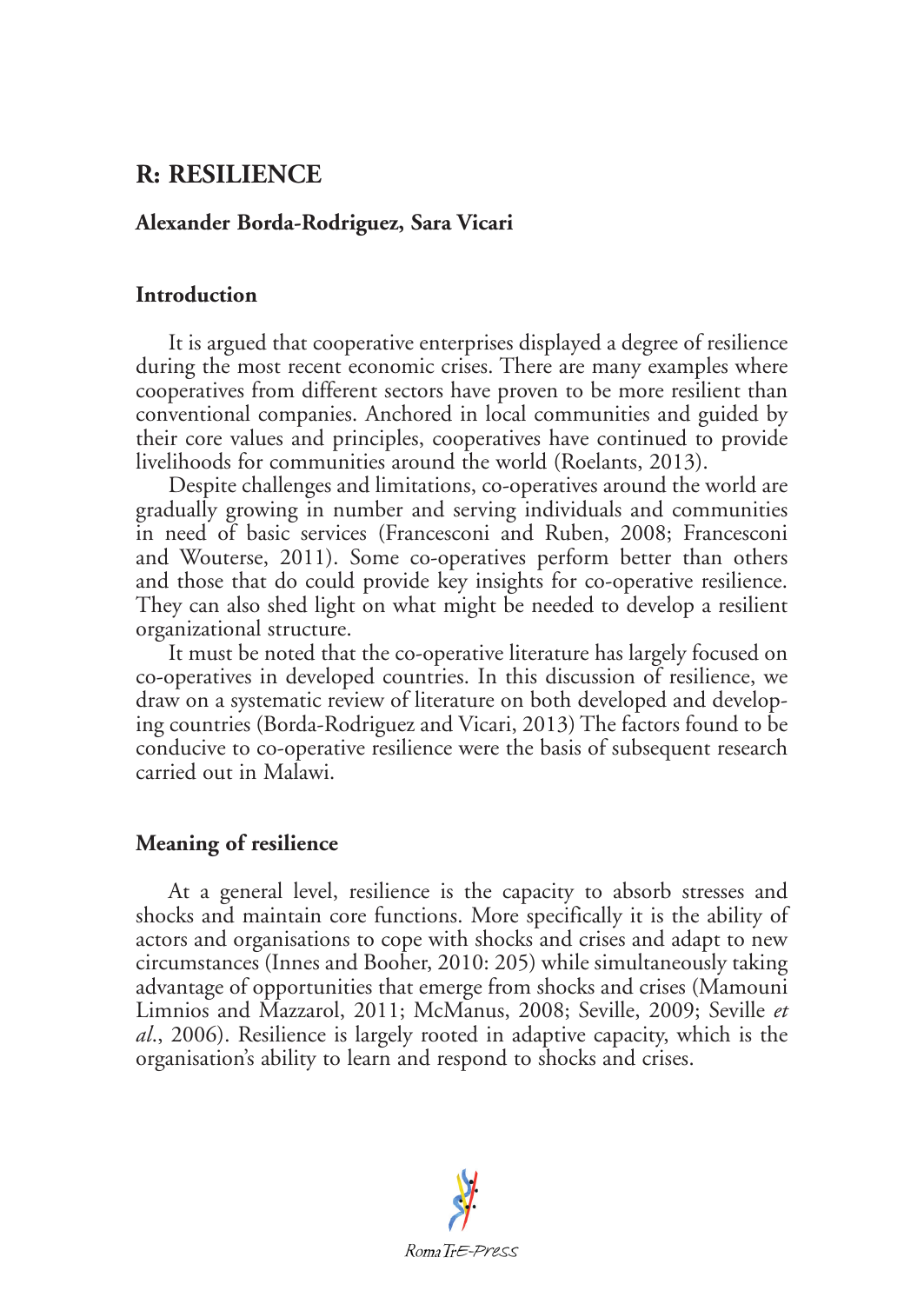#### **A framework for resilience**

Co-operatives in developing countries are generally more exposed to economic, political, and environmental crises than their counterparts in the developed world (Birchall, 2004). They also face a number of challenges including access to financial capital, national and international commodity markets, and training and capacity building. In these circumstances co-operatives require a resilient organizational structure in order to cope with such challenges while continuing to deliver key services to their members.

Five overlapping and interconnected factors or dimensions have been identified as the most conducive to co-operative resilience: membership rooted in co-operative values, networks, collective skills, innovation, and government support. These factors or dimensions may be present in different degrees and they do not exclude other aspects which might enhance resilience in particular circumstances. However, together they are seen to enhance co-operatives' adaptive capacities.

#### **Membership**

Trained membership inspired by co-operative values is crucial for co-operative resilience because a co-operative organizational structure depends on members' sense of identity, commitment, and cohesion (Birchall, 2011; Mazzarol *et al*., 2011; Munkner, 2012). In turn, members' loyalty and commitment depend on co-operatives' ability to meet members' needs and demands; for instance, satisfied members tend to be loyal and committed to their respective co-operatives (Birchall, 2012; Munkner, 2012). Trust and reciprocity between members are also conducive to loyalty. Trust is particularly needed when co-operatives experience financial instability (i.e. insufficient market demand, low prices). Trust also reinforces norms of generalised reciprocity, which is important in monitoring and sanctioning members who do not participate or do not willingly contribute to the development of the co-operative (Pelling and High, 2005).

#### **Collective skills**

Collective skills are the abilities and capacities developed by members who learn from each other through participation in the activities of the co-operative and from external actors (Busemeyer and Trampusch, 2012).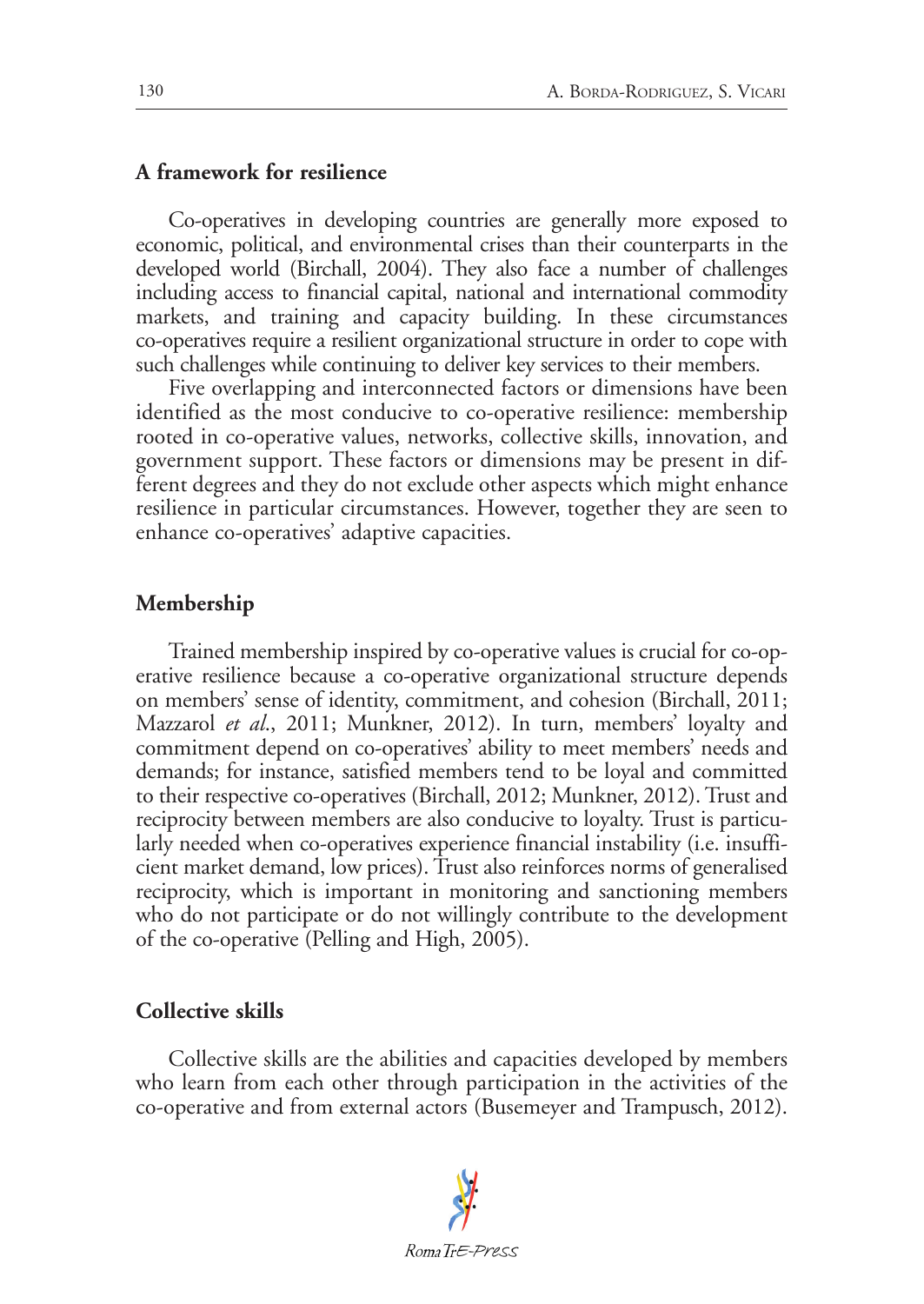Lack of skills and education has been identified as undermining co-operative performance (Bernard *et al*., 2008; Francesconi and Heerink, 2010). Social learning and collective skills are seen as necessary for co-operative resilience because they provide members with a common background with respect to processes and activities within the co-operative. This common background can be the ability to use tools or the capacity to perform a production process. When members share a background, information and knowledge can be effectively communicated and translated into action which in turn contributes to the development of a resilient structure. Reflection and questioning is critical for an effective learning process as it enables co-operative members to improve their actions by envisaging innovative ways to address and deal with challenges and limitations (Busemeyer and Trampusch, 2012). In some instances in low income countries such collective skills can be facilitated by development-aid agencies and international organisations that provide capacity building services, as well as by co-operative Unions and Apex organisations.

#### **Networks**

The ability to establish networks both among co-operatives themselves and with external actors is a crucial factor for co-operatives' success (Gouet and Van Paassen, 2012; Hartley, 2012; Menzani and Zamagni, 2010). Here, the proactive agency of co-operative leaders is important as they are the agents who can facilitate access to resources and knowledge (Munkner, 2012; Simmons and Birchall, 2008).

Support of external agents (such as NGOs, private extension firms, etc.) also provides vital support. As Berdegué and Sacristan (2001: vii) argue, external agents 'provide road maps for collective action, access to information, expertise and financial resources'. In the same way, Munkner (2012: 54) stresses the importance of 'knowledge sharing' among local co-operators and external actors in order to spread new knowledge and enable members 'to have a better understanding of the causes and effects of change, of the ways and means to cope with changes, of better use of available resources and how to mobilise additional resources'. Co-operative networks can help to minimise risks and improve co-operatives' marketing and bargaining power, their capacity to offer services to their members, as well as to more effectively lobby with governments (Simmons and Birchall, 2008; Gouet and Van Paassen, 2012).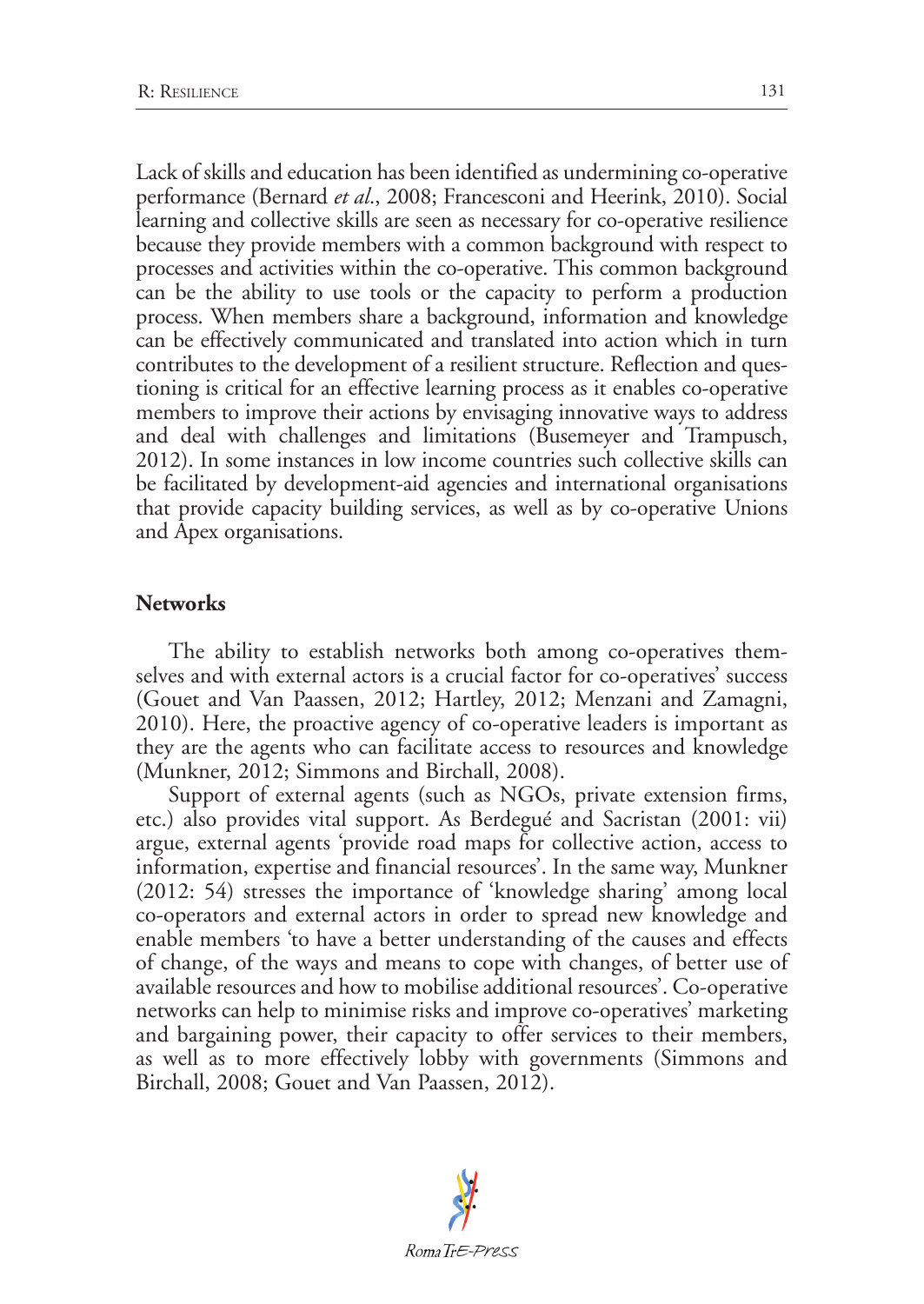#### **Innovation**

Resilient co-operatives are innovative enterprises, able to improve their technological and economic performance. They are equally able to develop social innovations which are based on new combinations or new configurations of social practices that aim to better satisfy and meet the needs and problems co-operative members (Howaldt *et al.*, 2010). In a nutshell, co-operative innovation relies on the organisations' ability to develop adaptive capacities. Innovation in the co-operative context also involves a continual matching process between technological and organizational practices of the innovator, and is generally driven by market forces (Garcia and Calantone, 2002), institutional incentives (Pavitt, 2003), scientific knowledge, and technological opportunities (Nathan, 1982). However, it must be noted that co-operative innovation is different from innovation in a private enterprise in so far as the former form of innovation is rooted and embedded in co-operative values and principles whereas the latter is not.

Innovation can be developed as a result of participation in value chains and access to credit (i.e. loans) and competitive commodity prices in the market (Elliot, 2008; Haggblade, Reardon and Hyman, 2007). Co-operatives that participate in value chains are able to generate profit and upgrade different parts of their production process and marketing (Kaplinsky and Morris, 2001, 2008). By actively participating in value chains, co-operatives have the opportunity to interact with experienced and successful actors in national and international markets. However, the extent to which co-operatives benefit also depends on the role they play within a value chain. Innovation therefore requires the interaction of a number of actors (i.e. government, private companies, and development agents). Many co-operatives and co-operative unions in countries such as Uganda, Kenya, Ghana, and South Africa have operated in similar terms by improving product standards and inserting themselves into supply chains that have enhanced their levels of profitability as well as promoting further product innovation (*ibid.*).

#### **Role of the government**

Co-operatives require adequate government support in order to flourish. Government support can assume the form of small grants, enabling policy frameworks, and policy regulation. It is broadly acknowledged (Birchall, 2003, 2004; FAO, 1996) that governments in developing

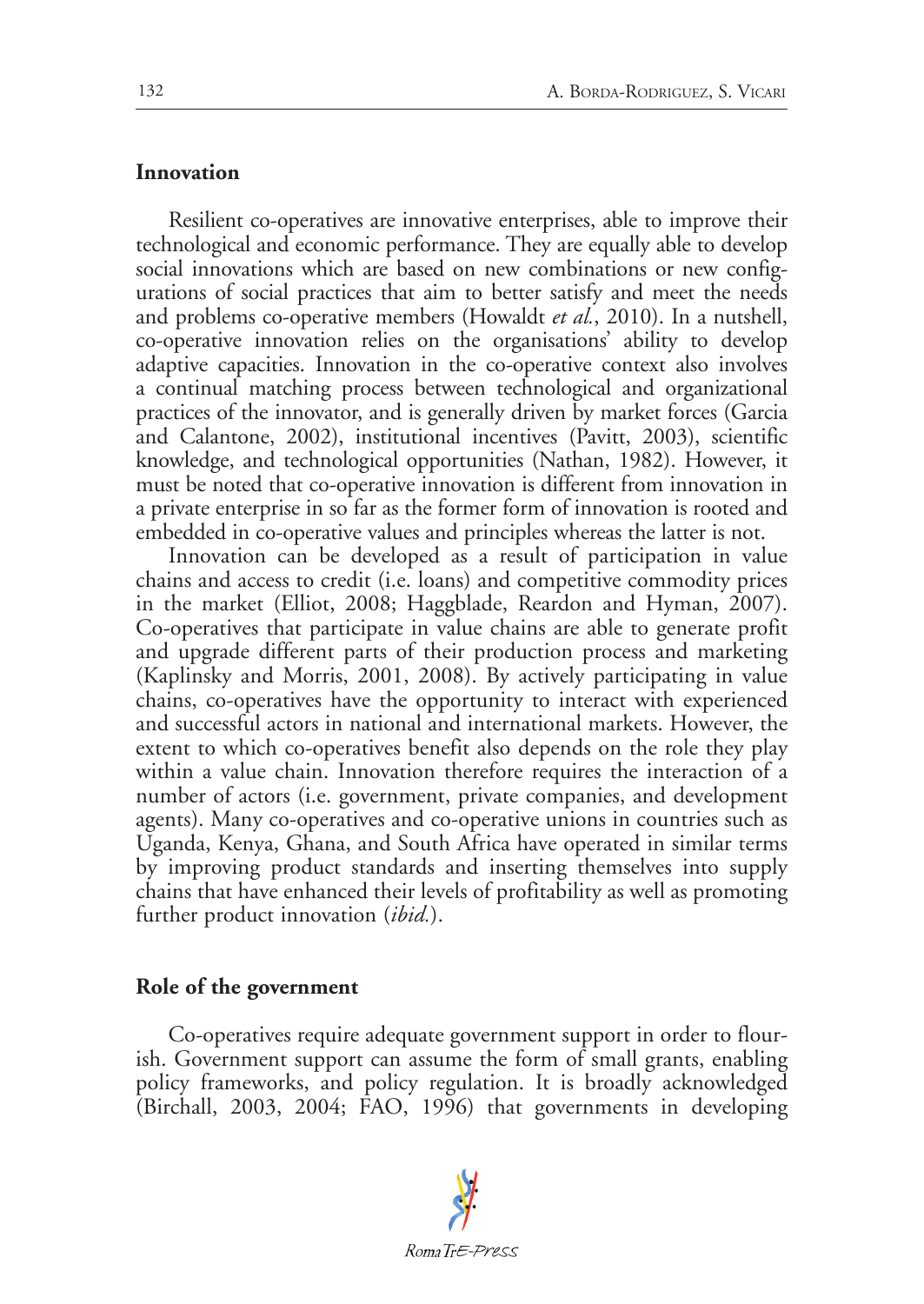countries have struggled to empower co-operative members and support co-operative enterprises. The current literature highlights the need for governments to provide and foster an 'enabling environment' and comply with ILO recommendation 193 that provides a policy and organizational framework for co-operatives. According to Munkner (2012: 44), some of the factors that can trigger an enabling environment include: an economic, political and legal system that recognizes co-operatives as autonomous private member-owned forms of business; a co-operative development policy, drawn up in the spirit of internationally identified guidelines (ILO, 2002; UN, 2001); an infrastructure environment which facilitates co-operative activities (i.e. communications, transport and logistics, and information and extension services).

## **A general application of resilience**

These five dimensions are interdependent in so far as they build upon each other. For example, from research in Uganda and Malawi (see Borda-Rodriguez and Vicari 2013, 2014) we found that co-operative resilience in both countries does not only mean the development of capacities to cope with risks and shocks, but also to use crises as opportunities to enact innovation. On the one hand, the Ugandan co-operative movement has learnt from its past mistakes and failures and developed an innovative co-operative movement rooted in the five dimensions discussed above. On the other hand, the Malawian co-operative movement was also able to develop a resilient structure on the basis of the five dimensions discussed above. In particular, the Malawian co-operative unions have embraced a reflective attitude towards their own performance and limitations. This process is a fundamental factor as it enables co-operatives to identify key weaknesses and develop strategies and social and technological forms of innovation to deal with them. Reflective behaviour is a fundamental block of resilience and yet it is not sufficient. It needs to be complemented by factors that are conducive to resilience and some have been discussed here.

# **References**

Berdegué Sacristán J.A., (2001), *Cooperating to compete, associative peasant business firms in Chile*, PhD thesis, University of Wageningen. Bernard T., Collion M.-H., de Janvry A., Rondot P., Sadoulet, E., (2008), 'Do

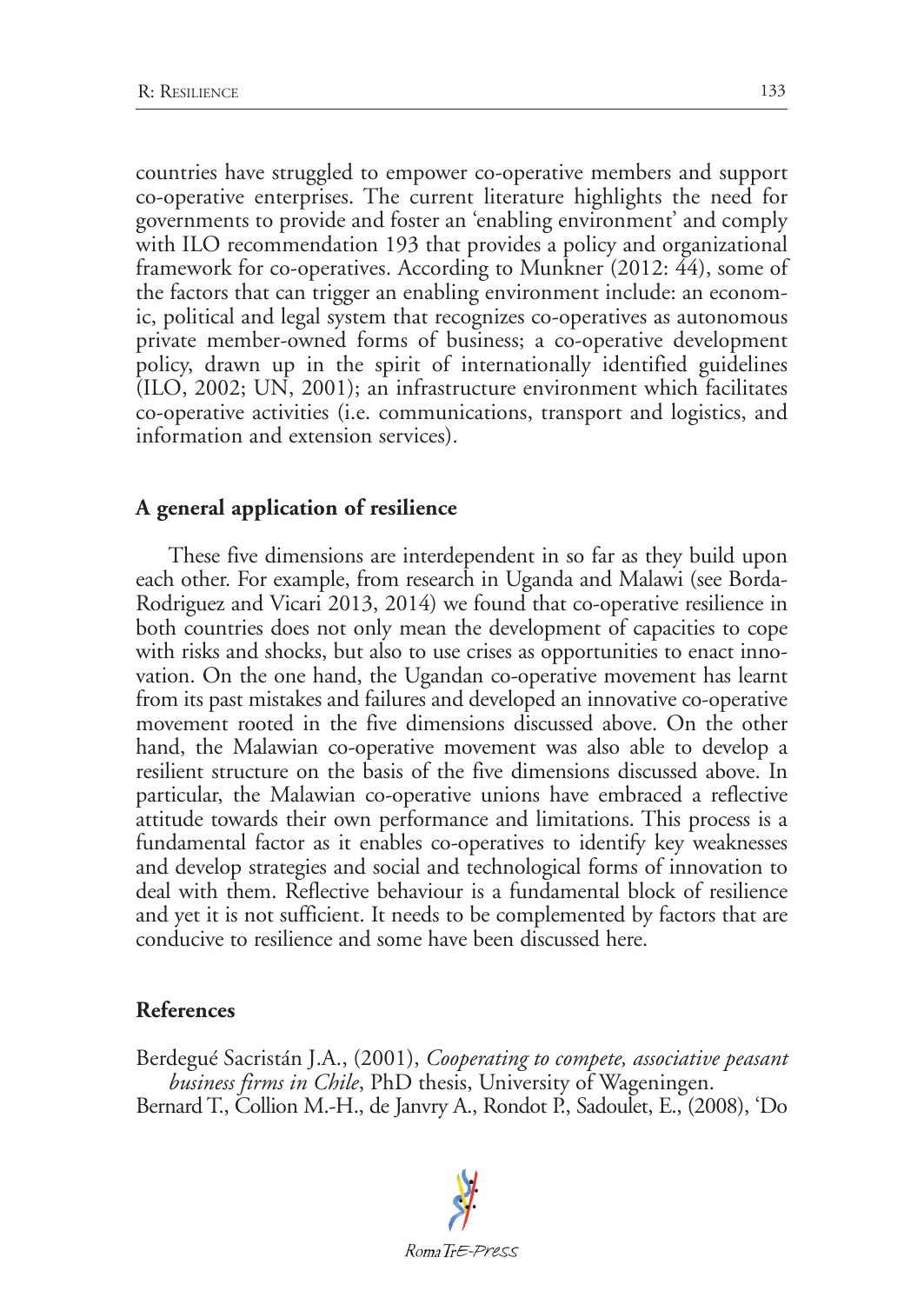village organisations make a difference in African rural development? A study for Senegal and Burkina Faso,' *World Development*, 36(11), pp. 2188-2204.

- Birchall J., (2003), *Rediscovering the co-operative advantage. Poverty Reduction through self-help*, Geneva: ILO.
- Birchall J., (2004), *Co-operatives and the millennium development goals*, Geneva: ILO.
- Birchall J., (2011), *People-centred businesses: Co-operatives, mutuals and the idea of membership*, London-New York: Palgrave Macmillan.
- Birchall J., (2012), 'The potential of co-operatives during the current recession; theorizing comparative advantage,' article presented at the EURICSE conference 'Promoting the understanding of co-operatives for a better world'.
- Borda-Rodriguez A., Vicari S., (2013), *Understanding rural co-operative resilience: a literature review*, IKD Working Paper no. 64, The Open University.
- Borda-Rodriguez A., Vicari, S., (2014), 'Rural co-operative resilience: The case of Malawi,' *Journal of Co-operative Organization and Management*, 2(1), pp. 43-52.
- Busemeyer M.R., Trampusch C., (2012), *The political economy of collective skill formation*, Oxford: Oxford University Press.
- Daft R.L., (1978), 'A dual-core model of organizational innovation,' *Academy of Management Journal*, 21, pp. 193-210.
- Damanpour F., (1996), 'Organizational complexity and innovation: Developing and testing multiple contingency models,' *Management Science*, 42, pp. 693-716.
- Damanpour F., Evan W.M., (1984), 'Organizational innovation and performance: The problem of organizational lag,' *Administrative Science Quarterly*, 29, pp. 392-409.
- Develtere P., Pollet I., Wanyama F., eds., (2008), *Co-operating out of poverty: The renaissance of the African co-operative movement*, Geneva: ILO.
- Elliot H., (2008), *Evolution of systems thinking towards agricultural innovation*, Washington, DC: International Food Policy Research Institute.
- FAO, (1996), *Co-operatives. Has their time come or gone? Rome: Food and Agricultural Organisation*.
- Francesconi G.N., Heerink N., (2010), 'Ethiopian agricultural co-operatives in an era of global commodity exchange: Does organizational form matter?,' *Journal of African Economies*, 20(1), pp. 1-25.
- Francesconi G.N., Ruben R., (2008), 'The life cycle of agricultural co-operatives: implications for management and governance in Ethiopia,' *Journal of Rural Co-operation*, 36(2), pp. 115-130.

Francesconi G.N., Wouterse F., (2011), 'The renewed case for farmers' co-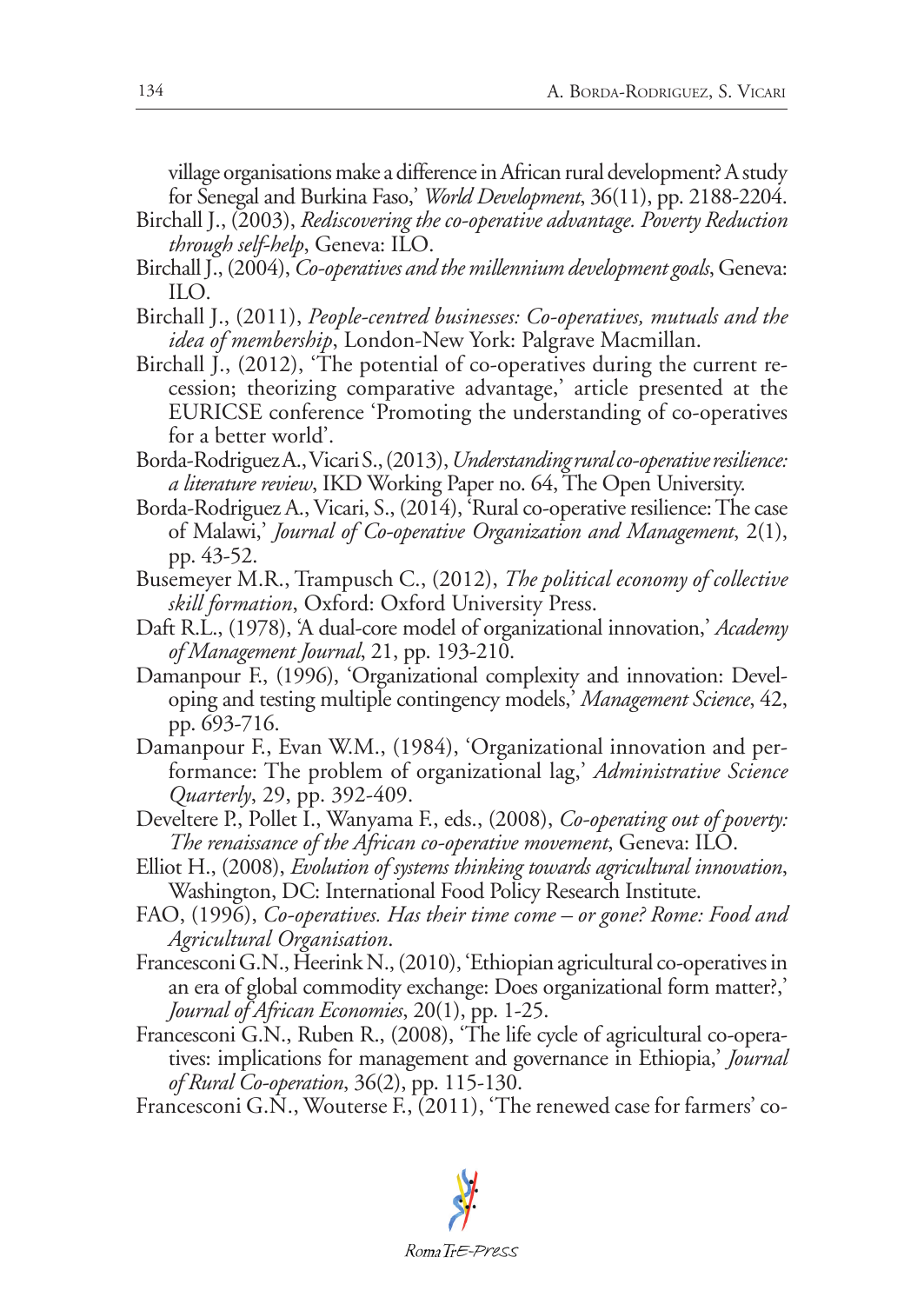operatives,' *Diagnostics and implications from Ghana*, IFPRI Discussion Article 01129. Washing-ton: IFPRI.

- Garcia R., Calantone R., (2002), *A critical look at technological innovation typology and innovativeness terminology: A literature review*, New York: North-Holland.
- Gouët C., Van Paassen A., (2012), 'Smallholder marketing co-operatives and small-holders' market access: Lessons learned from the actors involved,' *The Journal of Agricultural Education and Extension*, 18(4), pp. 369-385.
- Haggblade S., Reardon T., Hyman E., (2007), 'Technology as a motor of change in the rural nonfarm economy,' in S. Haggblade, P. Hazell, T. Reardon, eds., *Transforming the rural nonfarm economy: Opportunities and threats in the developing world*, Baltimore: Johns Hopkins University Press.
- Hartley S., (2012), *Learning for development through co-operation: The engagement of youth with co-operatives in Lesotho and Uganda*, PhD thesis, Milton Keynes: The Open University.
- Howaldt J., Schwarz M., Henning K., Hees F., (2010), *Social innovation concepts, research fields and international trends*, Aachen: IMA/ZLW.
- ILO, (2002), *Recommendation concerning the promotion of co-operatives*, Geneva: ILO <[http://www.ilo.org/images/empent/static/coop/pdf/](http://www.ilo.org/images/empent/static/coop/pdf/english.pdf) [english.pdf](http://www.ilo.org/images/empent/static/coop/pdf/english.pdf)> [accessed on 25 Mar. 2016].
- Innes J.E., Booher D.E., (2010), *Planning with complexity: An introduction to collaborative rationality for public policy*, New York: Routledge.
- Juma C., Yee-Cheong, L., UN Millennium Project, (2005), *Innovation: Applying knowledge in development*, London: Earthscan.
- Kaplinsky R., Morris M., (2001), *A handbook for value chain research*, IDRC.
- Kaplinsky R., Morris M., (2008), 'Do the Asian drivers undermine export-oriented industrialization in SSA?,' *World Development*, 36(2), pp. 254-273.
- Mamouni Limnios E., Mazzarol T., (2011), 'Resilient organizations: Offense versus defence,' article submitted for the Australia and New Zealand Academy of Management (ANZAM) Annual Conference.
- Mazzarol T., Simmons R.A., Mamouni Limnios E.A., (2011), 'A Conceptual Framework for Research into Co-operative Enterprise,' CEMI discussion article series no. DP1102, Perth: CEMI.
- McManus S., (2008), *Organizational resilience in New Zealand*, PhD thesis, Christchurch: University of Canterbury.
- Menzani T., Zamagni V., (2010), 'Co-operative networks in the Italian economy,' *Enterprise* & *Society*, 11(1), pp. 98-127.
- Münkner H.-H., (2012), 'Co-operation as a remedy in times of crisis, ag-